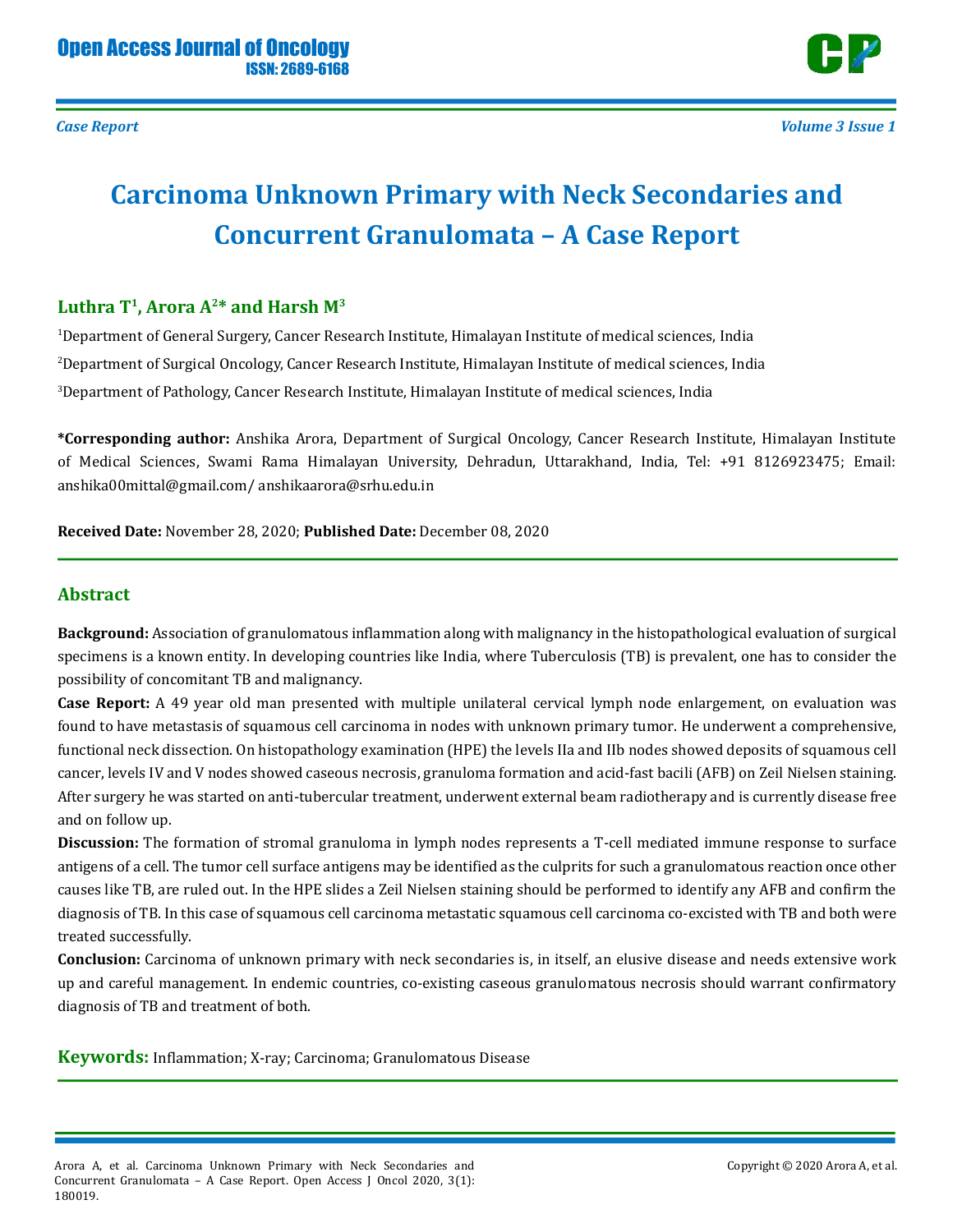**Abbreviations:** TB: Tuberculosis; HPE: Histopathology Examination; AFB: Acid-Fast Bacili; FDG: Fluorodeoxyglucose; CECT: Contrast Enhanced Computed Tomography; CUPS: Carcinoma of Unknown Primary with Secondaries; CT: Chemotherapy; PET: Positron Emission Tomography; FNAC: Fine Needle Aspiration Cytology; MRND: Modified Radical Neck Dissection.

#### **Introduction**

Tuberculosis (TB) along with carcinoma is a rare entity. It is often a dilemma to differentiate whether the granulomatous response is an immunologic reaction to tumour antigens or there is a coexistence of carcinoma and tuberculosis. Granulomatous inflammation is usually an immune response to non-neoplastic conditions and chronic infections like TB and sarcoidosis. Various theories have been suggested to answer the debate about the etiological relationship between TB and carcinoma; a simple co-existence of the two is a possibility especially in areas with a high incidence and prevalence of TB, as in India. The global TB report 2017 found an estimated incidence of approximately 28,00,000 in India; which accounted for about one quarter of the world's TB cases. A possibility of the reactivation of an old tubercular focus in the advent of immunosuppression due to malignancy should be considered [1-5]. In this article, we present the case of a male with metastatic carcinoma identified in cervical lymph nodes with an unknown primary along with caseating granulomatous inflammation and acid fast bacilli in few dissected lymph nodes.

### **Case Report**

A 49-year-old male presented to Cancer Research Institute, Himalayan Institute of Medical Sciences, Dehradun. His only complaint was presence of multiple lumps over the right side of neck. On examination enlarged right cervical lymph nodes were identified at levels – Ia, Ib, II, III, IV and V, largest at level II (3x3cm). The nodes were not fixed, firm to hard in consistency and were not matted or tender. Oral cavity and systemic examination were unremarkable. No other lymphadenopathy was identified. FNAC from a level II right cervical lymph node showed evidence of metastatic deposits of squamous cell carcinoma with a few large bizarre and tumour giant cells. Naso-pharyngo-laryngoscopy, Bronchoscopy and Oesophagoscopy did not reveal any primary lesion. CECT of face and neck confirmed enlarged right cervical lymph nodes with areas of central necrosis. FDG-PET/CT scan (Figure 1) was done for the identification of an occult primary, but only demostrated metabolically active lesions in the cervical nodes; no other metabolically active site was identified. With a diagnosis of neck nodal metastasis with unknown primary, patient underwent modified radical

neck dissection (MRND). The histopathology reported a total of 44 nodes in the specimen. On detailed assessment of lymph nodes; nodes from level Ia, Ib and III showed reactive hyperplasia. Level IIa and IIb showed tumour metastasis of poorly differentiated squamous cell carcinoma (Figure 2) with perinodal extension. Level IV and V nodes showed evidence of chronic granulomatous inflammation with central caseating necrosis (Figures 3 & 4); suggestive of tuberculosis, but no tumour metastases. Z/N staining of the specimen did not reveal acid fast bacilli. The slides and blocks of the specimen where then sent to a prestigious institute in India for second opinion. They also reported the same findings, with Z/N staining positive for acid fast bacilli. The chest X-ray was normal and sputum AFB was negative. The patient was started on anti-tubercular treatment and given adjuvant external beam radiation therapy. After completing oncological treatment, at 1 year patient was disease free.



**Figure 1:** PET CT scan of the patient pre-treatment and post-operative image of neck.



**Figure 2:** Lymph node showing: a- Sheets of malignant squamous cells infiltrating the lymph node; b- Central necrosis.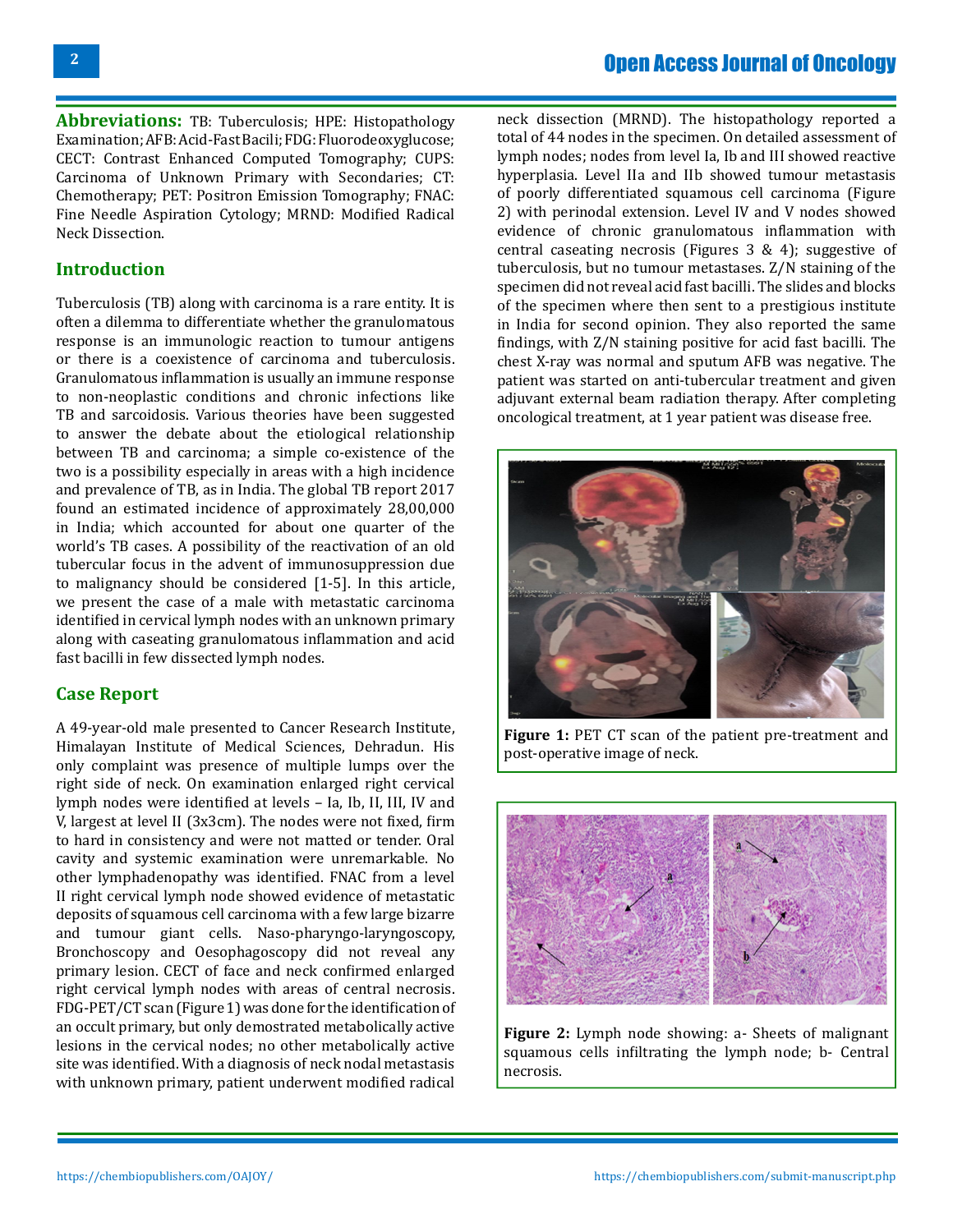# Open Access Journal of Oncology



**Figure 3:** Lymph node showing: a- Granuloma with giant cell; b- Caseous necrosis.



**Discussion**

Our case report is unique in its presentation since the only clinical finding was that of unilateral cervical metastatic poorly differentiated squamous cell carcinoma with an unknown primary cancer; even on FDG-PET/CT. The cervical lymphadenopathy revealed caseating granulomatous inflammation in nodes at levels IV and V, separate from the nodes with metastatic deposits- levels IIa and IIb. Z/N staining revealed acid fast bacilli. A retrospective analysis of 11 cases by Chhabra et al included 7 cases of epitheloid cell granulomas with caseating necrosis within the tumour and in contiguous draining lymph nodes [2]. The associated tumours studied included adenocarcinoma of colon, bronchial carcinoid tumour, Hodgkin's lymphoma and periampullary carcinoma, infiltrating breast carcinoma and mucinous cystadenoma ovary. No case with an occult primary was reported; as was

seen in our report. Only 3 out of these 7 tumours showed acid fast bacilli on Z/N staining. The formation of stromal granulomata represents a T-cell mediated immune response to surface antigens of a cell. These antigens may be identified as the culprits for such a granulomatous reaction once other causes, especially tuberculosis, are ruled out. It has been seen that, if soluble tumour-related antigens are able to reach the lymph nodes draining the tumour, they may be able to incite a granulomatous reaction in these nodes even without the presence of concurrent metastatic deposits. The prognostic significance of granulomatous reactions in malignant neoplasms is still undefined.

The FNAC of right cervical node in our study showed evidence of metastatic deposits of squamous cell carcinoma along with few tumour giant cells. For screening of malignancy FNAC has been recommended as a first line investigation tool and any presence of granulomata may be a pointer for a neoplastic process. Using FNAC, making a definitive diagnosis of malignancy in a scenario where it occurs in association with or mimics granulomata is difficult. Lymph nodes with metastatic carcinoma showing features of granulomata as in our report have also been noted in the past. These were described in patients with seminoma, nasopharyngeal carcinoma and malignant melanoma. Cancerous lesions can also occur along with sarcoid-like reactions and are seen in approximately 4.4% of patients [6-10]. These reactions may be a marker of the anti-tumour response of macrophages activated by T-lymphocytes hence leading to the formation of non-caseating epitheloid cell granulomas. These sarcoidlike reactions can occasionally become so extensive that they elude the underlying malignancy and cause complications in diagnosis and management. Parra et al recommended that the best method to make a distinction between metastatic and benign lymphadenopathy is to perform biopsies and histopathological tests. A contradictory study by Bekki, et al. indicted that biopsies could lead to confusing results and that response monitoring to chemotherapy using FDG-PET/CT proved useful in differentiating metastatic from benign lesions in patients with concurrent malignancy and lymphadenopathy. Carcinoma of unknown primary with secondaries (CUPS) by definition is a biopsy-proven malignancy with an unidentified anatomical organ of origin despite detailed diagnostic evaluation [11-13]. CUPS is one of the top 10 most commonly occurring cancers in the world (2.3-4.2%) and the fourth commonest cause of cancerrelated deaths.The combination of FDG-PET and CT scan is a useful detector of primary malignancy, nodal status and distant metastases in cases presenting as CUPS. The exclusive point in our report is that a definitive primary source of malignancy could not be identified even on endoscopic imaging and FDG-PET/CT. The cervical lymph node biopsy was positive for metastatic poorly differentiated squamous cell carcinoma. This qualifies our case under the category of